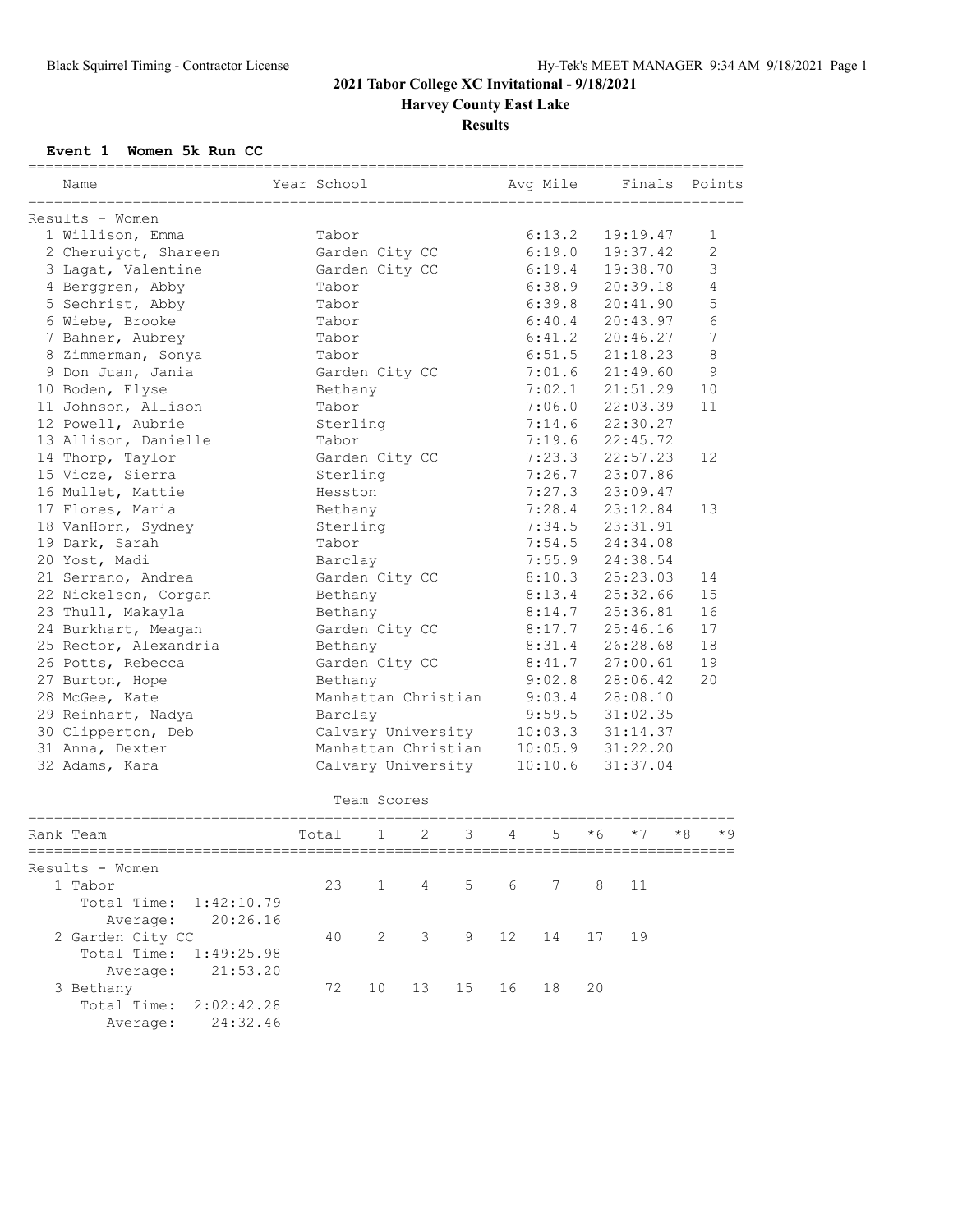### **2021 Tabor College XC Invitational - 9/18/2021 Harvey County East Lake**

**Results**

**Event 2 Men 8k Run CC**

| Name                      | Year School         | Avg Mile | Finals             | Points     |
|---------------------------|---------------------|----------|--------------------|------------|
| Results - Men             |                     |          |                    |            |
| 1 Mutai, Dennis           | Garden City CC      | 4:53.3   | 24:17.86           | 1          |
| 2 Cheriuyot, Kelvin       | Garden City CC      | 5:12.4   | 25:52.86           | 2          |
| 3 Cunningham, Caden       | Tabor               | 5:29.5   | 27:17.92           | 3          |
| 4 Ayala, Angel            | Garden City CC      | 5:31.4   | 27:27.08           | 4          |
| 5 Ruiz, Jose              | Garden City CC      | 5:32.0   | 27:30.33           | 5          |
| 6 Montei-Wallace, Jackson | Bethany             | 5:39.0   | 28:05.00           | 6          |
| 7 Callaway, Dillon        | Tabor               | 5:40.0   | 28:09.73           | $\sqrt{ }$ |
| 8 Kinsey, Garrett         | Tabor               | 5:45.3   | 28:36.41           | 8          |
| 9 Klaassen, Pierce        | Tabor               | 5:45.7   | 28:38.05           | 9          |
| 10 Aquero, William        | Bethany             | 5:46.6   | 28:42.60           | 10         |
| 11 Villarreal, Ryan       | Tabor               | 5:46.7   | 28:43.23           | 11         |
| 12 Catana, Alan           | Tabor               | 5:49.0   | 28:54.80           | 12         |
| 13 Handsaker, Elisha      | Garden City CC      | 5:49.1   | 28:54.97           | 13         |
| 14 Dybowski, Logan        | Tabor               | 5:50.5   | 29:02.27           | 14         |
| 15 Seeley, Tyler          | Tabor               | 5:55.3   | 29:25.97           |            |
| 16 Miller, Andrew         | Tabor               | 5:59.5   | 29:47.04           |            |
| 17 Veloz, Matthew         | Garden City CC      | 5:59.8   | 29:48.58           | 15         |
| 18 Aquilar, Daniel        | Garden City CC      | 6:00.9   | 29:53.82           | 16         |
| 19 Yoder, Christopher     | Bethany             | 6:05.5   | 30:16.48           | 17         |
| 20 Wilson, Alex           | Tabor               | 6:07.5   | 30:26.63           |            |
| 21 Mijares, Ricardo       | Garden City CC      | 6:09.4   | 30:36.10           |            |
| 22 Crotinger, Evan        | Bethany             | 6:09.7   | 30:37.54           | 18         |
| 23 Ruiz, Rosalio          | Garden City CC      | 6:13.6   | 30:57.20           |            |
| 24 Villegas, Cobie        | Tabor               | 6:15.7   | 31:07.42           |            |
| 25 Sy, Bret               | Bethany             | 6:17.0   | 31:13.63           | 19         |
| 26 Smith, Daylon          | Sterling            | 6:21.0   | 31:33.93           |            |
| 27 Voran, Coleson         | Calvary University  | 6:22.2   | 31:39.54           |            |
| 28 Nava, Antonio          | Tabor               | 6:26.8   | 32:02.74           |            |
| 29 Uphoff, Ian            | Manhattan Christian | 6:27.0   | 32:03.40           |            |
| 30 Garcia, Jose           | Garden City CC      | 6:27.2   | 32:04.42           |            |
| 31 Klinger, Garrett       | Garden City CC      | 6:28.6   | 32:11.64           |            |
| 32 Green, Nicholas        | Tabor               | 6:30.1   | 32:18.86           |            |
| 33 Burman, Justin         | Tabor               | 6:32.3   | 32:29.77           |            |
| 34 Jones, Nathan          | Sterling            | 6:33.2   | 32:34.50           |            |
| 35 Peterson, Cyle         | Garden City CC      | 6:34.3   | 32:39.87           |            |
| 36 Kanagy, Jesse          | Hesston             | 6:35.1   | 32:43.95           |            |
| 37 Ruiz, Edgar            | Garden City CC      | 6:48.9   | 33:52.52           |            |
| 38 Lozano, Johnny         | Garden City CC      | 6:49.0   | 33:53.00           |            |
| 39 Lugo, Jonah            | Sterling            | 7:18.3   | 36:18.73           |            |
| 40 Sawyer, David          | Bethany             | 7:18.7   | 36:20.62           | 20         |
| 41 Will, Drew             | Manhattan Christian | 8:10.1   | 40:36.18           |            |
| 42 Harmison, Garrett      | Manhattan Christian | 8:10.1   | 40:36.24           |            |
| 43 Poush, Luke            | Calvary Club Team   | 8:38.8   | 42:58.87           |            |
| 44 Leard, Mark            | Hesston             | 10:34.1  | 52:32.10           |            |
| -- Morwood, Justin        | Tabor               |          | DNF                |            |
| -- Haynes, Tyrel          | Tabor               |          | $\mathop{\rm DNF}$ |            |